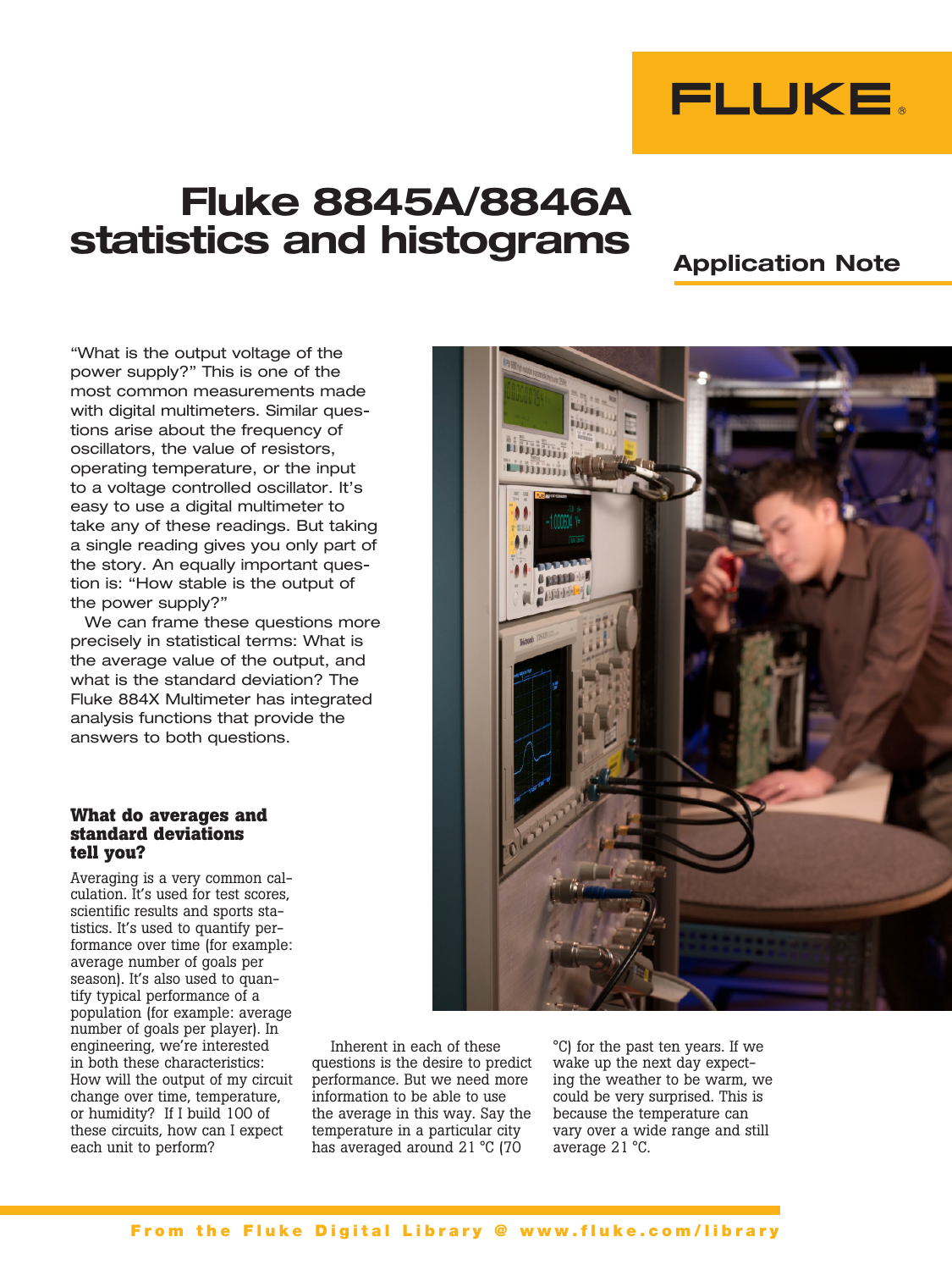

So we need to know how widely the temperature varies around the average. Knowing the variance will tell us the extent to which we can expect "average" performance in the future, or from other members of a population. This is the key to determining engineering specifications uncertainties and tolerances.

Standard deviation  $\sigma$  measures the variation or spread of a data set. In formal, mathematical terms, standard deviation is the square root of the variance in a set of data. A low standard deviation indicates a tight grouping around the average, and a high standard deviation indicates more "randomness."







**Figure 1b.** Normal distribution with average = 10 and standard  $deviation = 0.01$ 

Figure 1a and 1b show normal data distributions that are typical of measurement data. Figure 1a shows a set of measurements with standard deviation of 0.02, while Figure 1b shows a set of measurements with a standard deviation of 0.01. There is less uncertainty in the measurement with the lower standard deviation and thus we can be confident setting tighter tolerance.

#### **How does the Fluke 884X deliver statistics?**

The 884x has integrated statistics processing and can calculate and display both average and standard deviation of measurements. The data can be displayed either numerically, or thanks to the pixel display, graphically. The 8845A/8846A can perform statistics on the parameters listed in Table 1.

| dc voltage       | resistance  |  |
|------------------|-------------|--|
| ac voltage       | capacitance |  |
| ac voltage in dB | frequency   |  |
| dc current       | temperature |  |
| ac current       | period      |  |
|                  |             |  |

**Table 1.** The 884X can perform statistics on these measurements.

To illustrate how the 884X generates statistics, we will examine how a dc voltage changes over time. We will set up the 884X to measure dc voltage, and report the average and standard deviation.

First, select the measurement on which the statistics will be performed; for this example, dc volts. Then, press the ANALYZE button on the front panel to bring up a menu of math functions as shown in Figure 2. There are two selections on this menu that deliver statistical measurements, the STATS function and the HISTOGRAM function. Let's look at the STATS function first.

### **The STATS function**

As soon as you press the STATS softkey, the meter begins calculating the average and standard deviation. It also stores the minimum and maximum measured values. You can reset the statistics function and start over again at any time by pressing the RESTART softkey.

You can also set a number of measurements for the meter to take, by pressing the #SAMPLES softkey and specifying a number from 2 to 5000. The statistics calculations will automatically stop once the number of readings has been reached as shown in Figure 3.

#### **The HISTOGRAM function**

Like the STATS function, the HISTOGRAM function conveys the average and standard deviation of a set of measurements. But the histogram mode delivers the information in a graphical representation that quickly and clearly indicates the distribution, or "spread," of the measurements. For example, most measurements follow a normal distribution. That means the histogram should be symmetrical around the average and almost all of the measurements (99.7 %) should be within three standard deviations. A lopsided, broad, or bimodal (two-peaked) distribution would indicate unexpected instability or error in the unit under test.



|             | <b>ANALYZE STATS</b> |           |                  |   |       |
|-------------|----------------------|-----------|------------------|---|-------|
|             | Min 1.285972         |           | Avg 1.610871     | # | 182.  |
|             | Max 1.615092         | <b>SD</b> | 30.4891m         |   | 50000 |
| <b>STOP</b> |                      |           | $($ #SAMPLES $)$ |   |       |

**Figure 3.** Sample Min/Max/Avg/SD statistics.